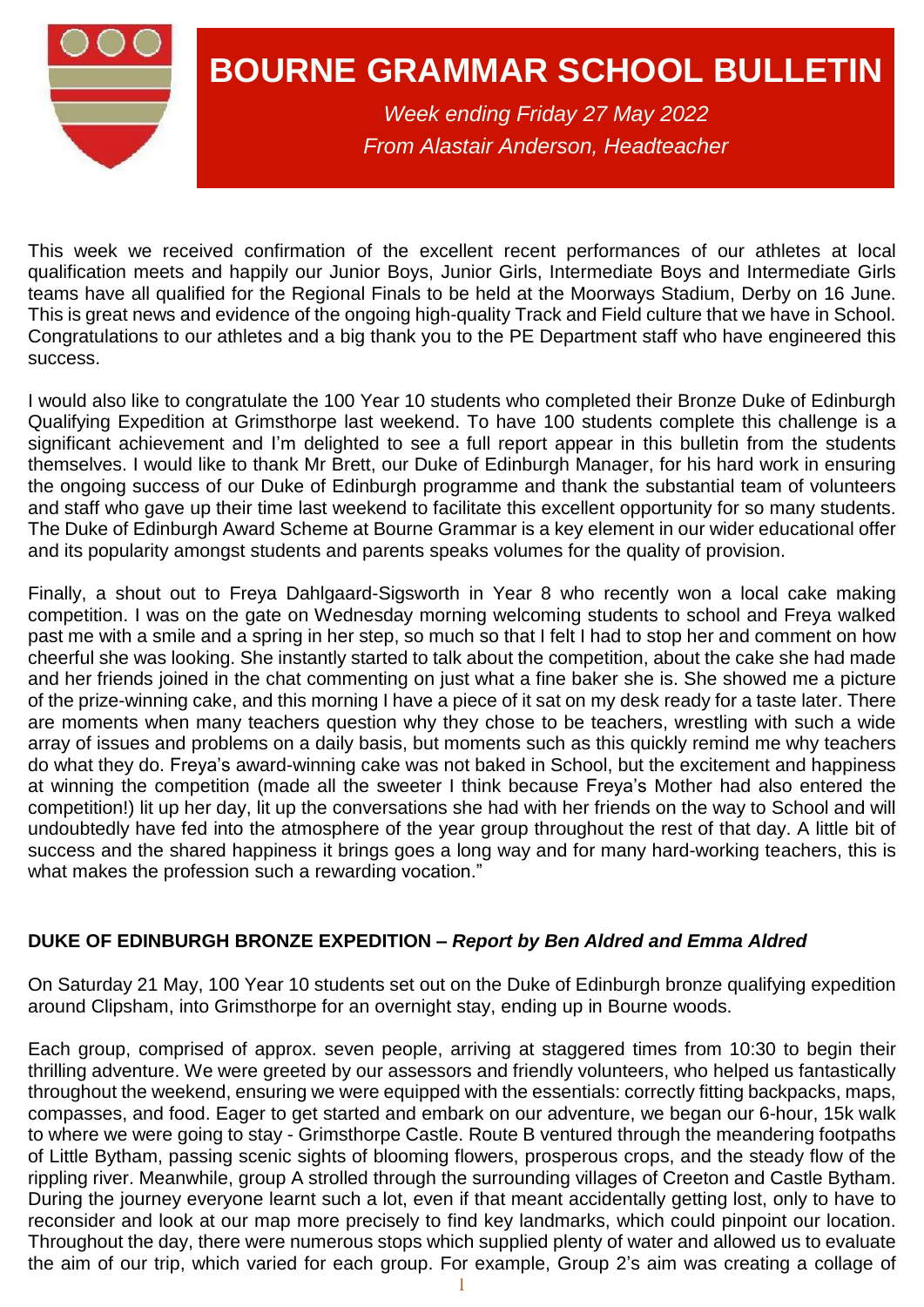pictures to represent their journey, showing them reaching checkpoints and some key highlights of their time.

By 7pm that evening most groups had finished their walk, arrived to camp, and were due a well -deserved rest! Situated just outside of Grimsthorpe Castle, the views were stunning, and the atmosphere was incredible with people in high spirits after accomplishing day 1 of the walk. Before heading to bed , all that was left to do was assemble our tents, make our beds, and cook some delicious dinner to refuel after hard days walk.

The sun rose early, and most people were up and awake by 5 am, ready to conquer the final stretch of the expedition. Despite the tiredness and aching muscles, all groups left the campsite between 7 -8am, and either followed the A route which passed through Scottlethorpe, Edenham and Hanthorpe or route B, which took you out of the Grimsthorpe Castle site, through numerous fields, passing Edenham villag e , with both groups ending up at the familiar grounds of Bourne Woods. It was fantastic weather for the whole weekend, which made it more enjoyable for everyone. In total everyone walked approximately 30 km and showed great determination and team work throughout supporting each other when the walk was difficult in navigating the direction of travel and helping each other when the dreaded blisters hurt and made walking difficult.

Thank you to all the volunteers and assessors who made the weekend possible; we had a great time!!

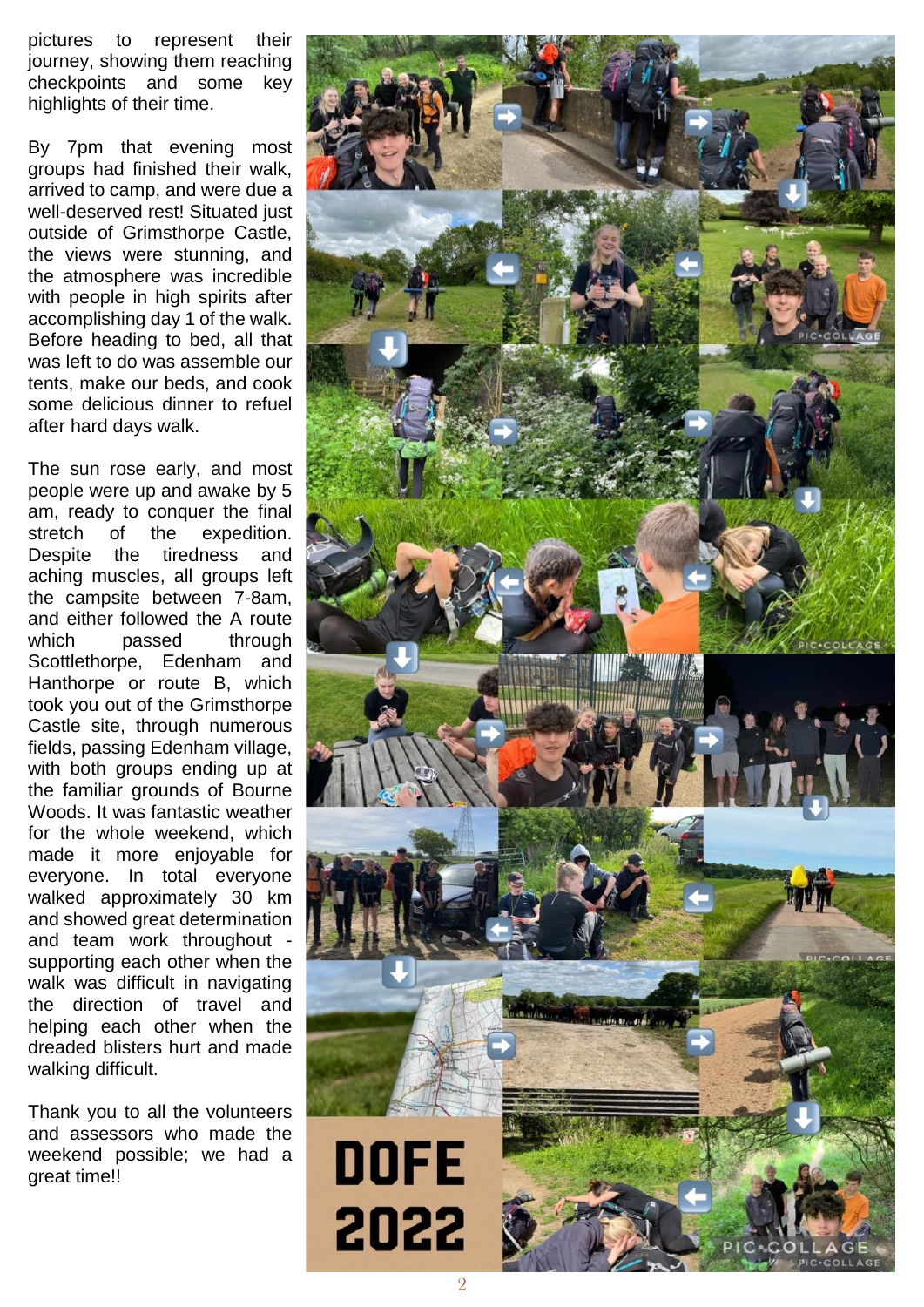#### **DUKE OF EDINBURGH BRONZE EXPEDITION –** *Poem written by Bri Nelson, Hannah Bentley, Evie Waneright, Sanjani Mammillapalle, Clara Lytle, Aneesa Gilani, Aneeqa Sheikh.*

#### **Day 1**

The lake is beautiful So old but so youthful Rolling hills on each side And sheep grazing with pride This is the lake where the grandma died

> Hills and bird houses Wet hair and drenched trousers This is the life of DofE Let's take a little wild wee Or the sweltering sun But we are having fun

The golden brick castle Stood there proud with no hassle The exhausted student Hoping they don't run into rodents

Laying down with my team On the dew dropped grass Looking up at the sky Without the mass on our backs Seeing glittering stars in the sky Like an infinite field of fireflies

#### **Day 2**

Eating lots of snacks With bags on our backs Taking short and long breaks What a difference it makes We like the birds in the trees And the buzzing of the bees The hilly grassland With a good route planned But I can't be bothered to stand

Sitting eating our lunch With our great bunch Devouring our noodles Whilst Sanjani does her doodles

Laying with exhausted legs Craving a good old Greggs We just want to go home And be allowed on our phone But let's not moan and groan This was so fun Who would have known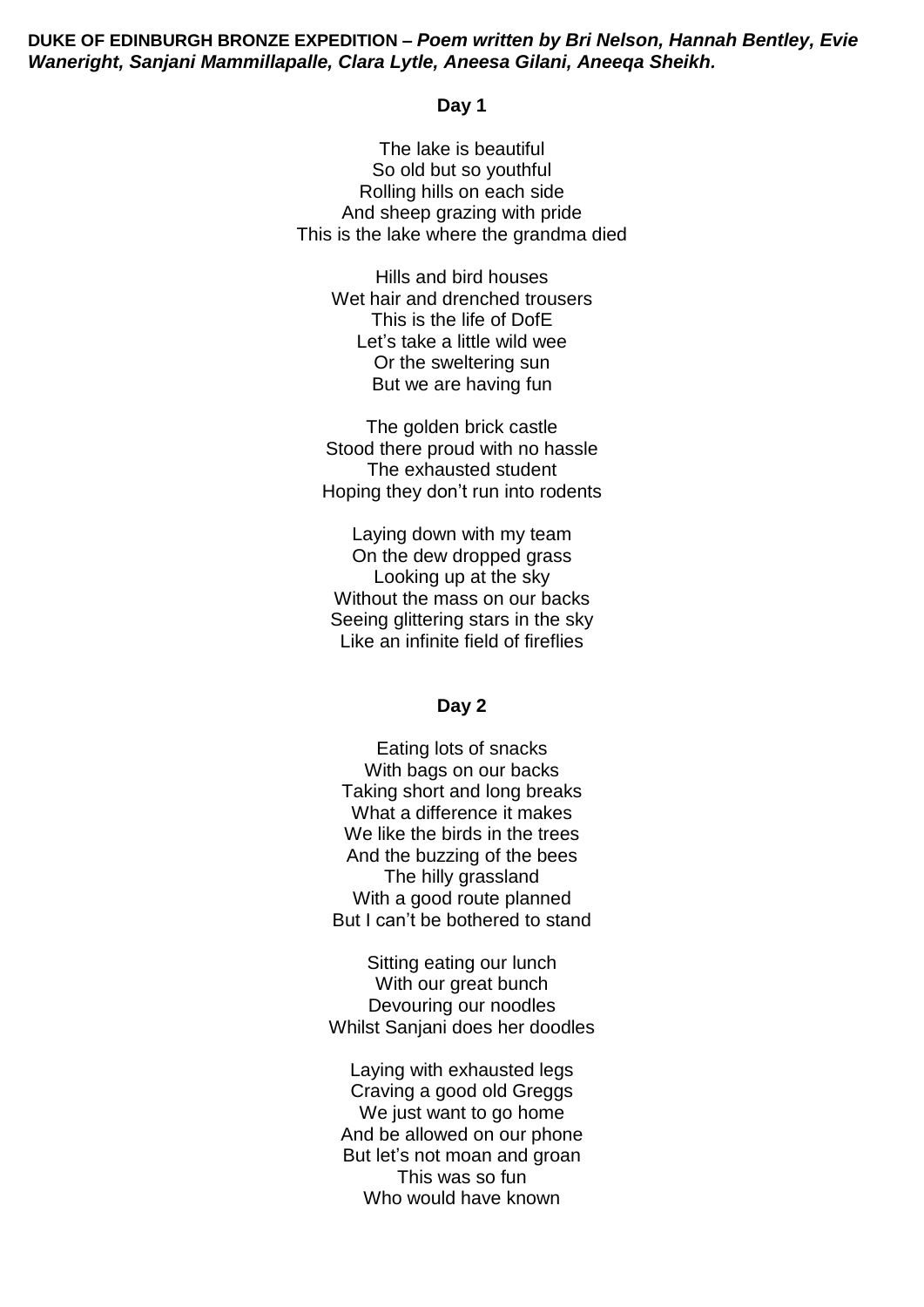### **Head Students 2022–23 –** *Mr Brooker, Assistant Headteacher*

As mentioned in Mr Anderson's briefing last week, this term has seen the conclusion of a rigorous selection process in order to arrive at Bourne Grammar School's Head Student team for 2022–23. It's always humbling and rewarding to see the calibre of our students when faced with such a range of interview tasks, and my congratulations go to all those who took part for demonstrating the poise, maturity and ambition that will serve them so well in the future.

![](_page_3_Picture_2.jpeg)

Working with the Senior Prefects and Student Council the team will aim to drive the culture of the School, placing student voice at the heart of what we do.

Finally, our warmest thanks and sincerest best wishes to the outgoing team, who served with energy, ideas and an always willing smile (even on their 753<sup>rd</sup> tour of the School). You did yourselves and the School proud.

#### **School Magazine –** *Mrs Clark*

![](_page_3_Picture_6.jpeg)

We are delighted to share with you the second edition of the students' School magazine: "Bourne Identity".

The digital edition is available to view [online,](https://mixam.co.uk/share/628f367d2968a35a9cd5467f) and printed copies will be available in School after half-term.

We would like to congratulate the many students who contributed to the summer issue, and we look forward to continuing to provide a creative outlet for as many students as possible in the next academic year.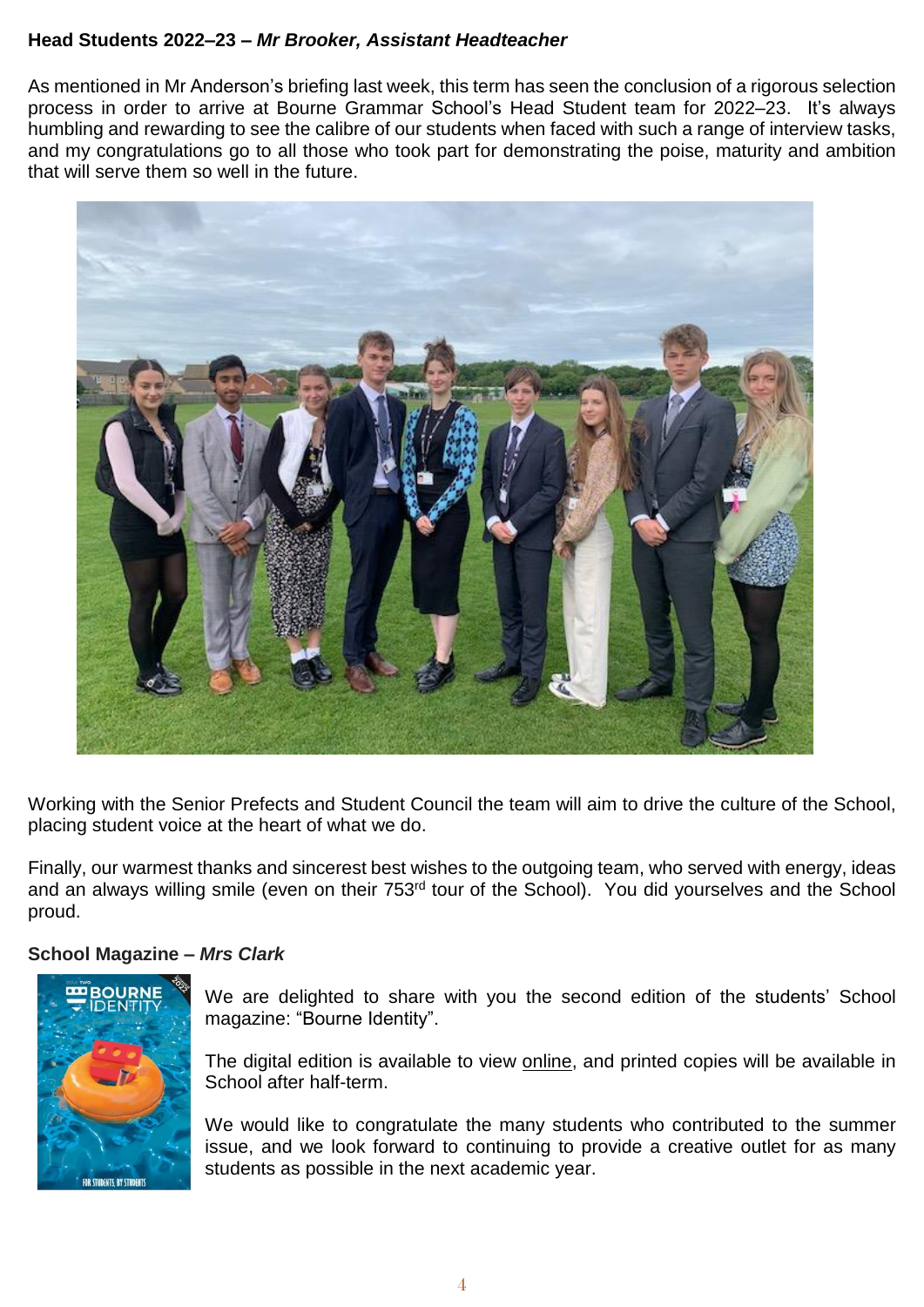#### **SPORT – CURRICULUM AWARD NOMINATIONS** – *Report by Mr Ray, Director of Physical Education & Sport*

Congratulations to the following students who have been nominated for their continued hard work, positive attitude and progress in Physical Education lessons since September. As one of our most prestigious awards, the winner of each category will be presented with their Curriculum Award at the Sports Presentation Evening on 4 July. Well done to all 40 students in reaching 'The Final Five' in each group.

#### **Boys**

**Girls**

**2020-21 Nominations**

**Year 7 Year 8 Year 9 Year 10** Eddie Amos Jack Cotuk Shay Buckley Joe D'Angelo Zaid Thalangara Ned Gervis Paul Young Caleb Yates

Ben Alliston JJ Bradshaw Jonathan Blair Dylan Bradshaw Harry Cameron Ata Egeli Cli Jordan Flynn Henderson Henry Hodson Freddie Fisk Theo Saralis Harrison Smith

#### **Year 7 Year 8 Year 9 Year 10 2020-21 Nominations** Ella Barratt Georgia Herrick Flo Dexter Lorena Ismail Lois Cox Emma Hodson Tula Harvey Sasha Milne Evie Heames Maisie Jeffs Erin Larter Courtney Pudney Izzy Hughes Melissa Peng Georgie Mitchell Isobel Rodway Rose Mundey **Lois Watson** Masha Morozova Eliana Russo

# **GOLF –** *Report by Mr Graves, PE Teacher*

Aryan Makwana (Year 7) recently represented BGS in the Lincolnshire Schools Golf Association Championships (Cat. 2) at South Kyme Golf Club. Although Aryan didn't finish as high up the leader board as he hoped, he still played very well, on a tough course in unfavourable conditions.

Well done Aryan.

![](_page_4_Picture_12.jpeg)

# **INDIVIDUAL ACHIEVEMENTS**

#### **Sport**

.

Aryan Makwana (Year 7) recently won the Bronze Division of the 'Shire Golf Junior Tour' (played at the Peterborough Milton Golf Club).

![](_page_4_Picture_16.jpeg)